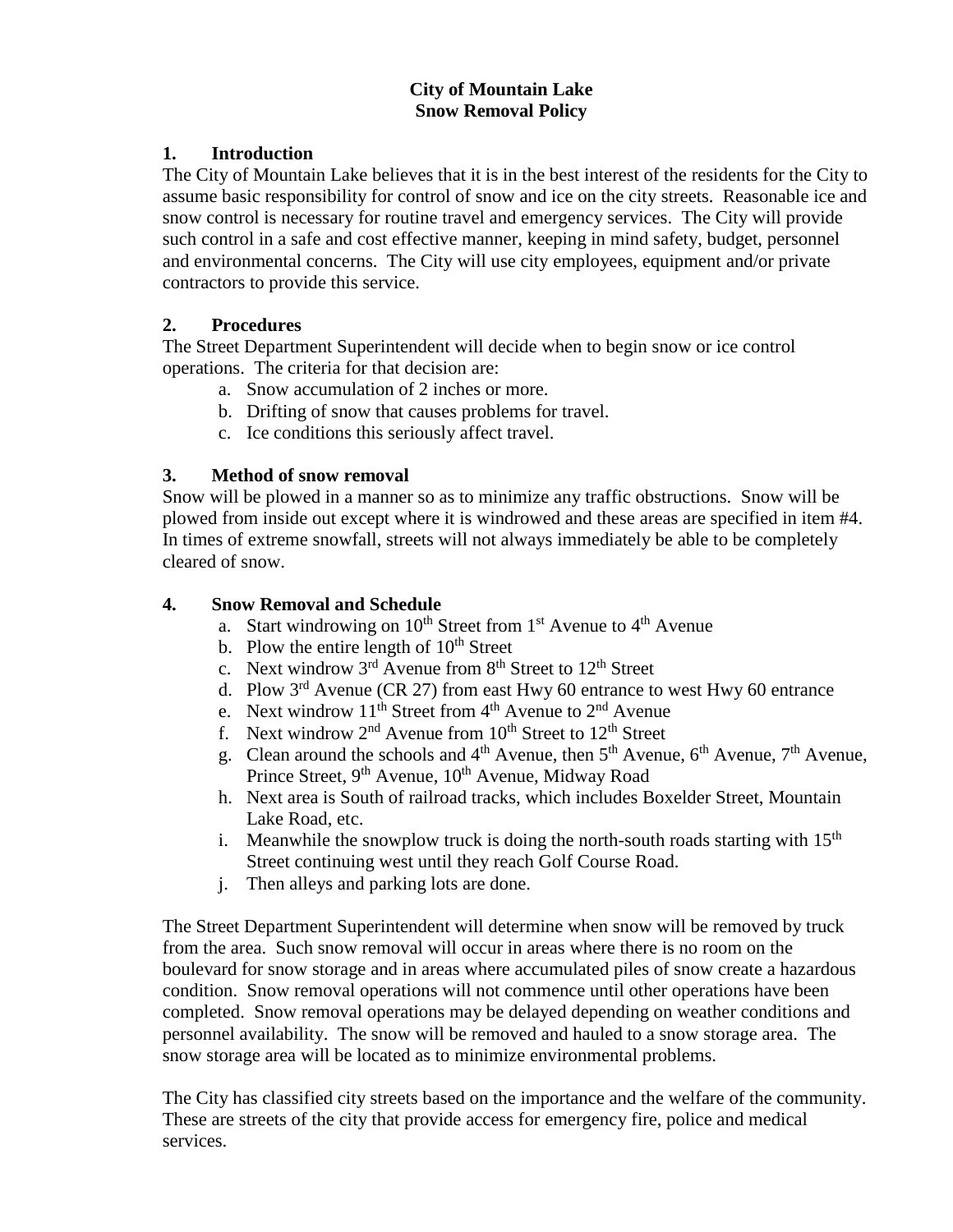The second priority streets are those streets providing access to schools and commercial businesses. The third priority streets are low volume residential streets. The fourth priority areas are alleys and city parking lots. Once the snow is hauled away we will start to sand the streets and clean sidewalks and alleys.

A snow emergency may be declared any time during the year at the discretion of the Street Superintendent when two or more inches of snow or ice have covered or drifted over a street.

# **5. Work Schedule for Snow Plow Operators**

Snowplow operators will be expected to work eight-hour shifts. In severe snow emergencies, operators sometimes may have to work in excess of eight-hour shifts. However, because of budget and safety concerns, no operators shall work more than a twelve (12) hour shift in any twenty four (24) hour period. Operators will take a fifteen (15) minute break every two (2) hours and with a half hour meal break after four (4) hours. After a twelve (12) hour day, the operators will be replaced if additional qualified personnel are available.

## **6. Weather Conditions**

Snow and ice control operations will be conducted only when weather conditions do not endanger the safety of city employees and equipment. Factors that may delay snow and ice control operations include, severe cold, significant winds and limited visibility.

## **7. Use of Salt Sand and Other Chemicals**

The City will use sand, salt and other chemicals when there are hazardous ice or slippery conditions. The City is concerned about the effect of such chemicals on the environment and will limit its use for that reason.

#### **8. Sidewalks**

The City will maintain the following sidewalks: City hall, street department sidewalks, community center, fire hall, library, city park, light plant, former water treatment plant and finally the water tower. As there are a limited number of personnel available the city will only maintain these sidewalks after the streets have been plowed.

## **9. Parking Lots, Entrances, and Driveways**

Responsibility for private parking lots, entrances to lots and driveways shall rest with the individual property owners. This includes the clearing of additional snow that may accumulate once the city plows have gone by.

City snow plowing crews will be responsible for plowing the City Hall parking lot and the downtown municipal lot. All other parking lots plowed by the city will be billed at an hourly rate.

## **10. Placement of Snow on Public Property or Obstructing Views**

In accordance with the provisions of the City code and state law it is unlawful for any person to place snow or ice upon public property, including public streets. Furthermore, cleared snow shall be piled and accumulated in a manner, which does not block visibility of drivers on public streets and alleys or cause other hazardous conditions. The Street Department Superintendent shall have the authority to notify property owners who violate this section, and shall require them to remedy the situation.

#### **11. Property Damage**